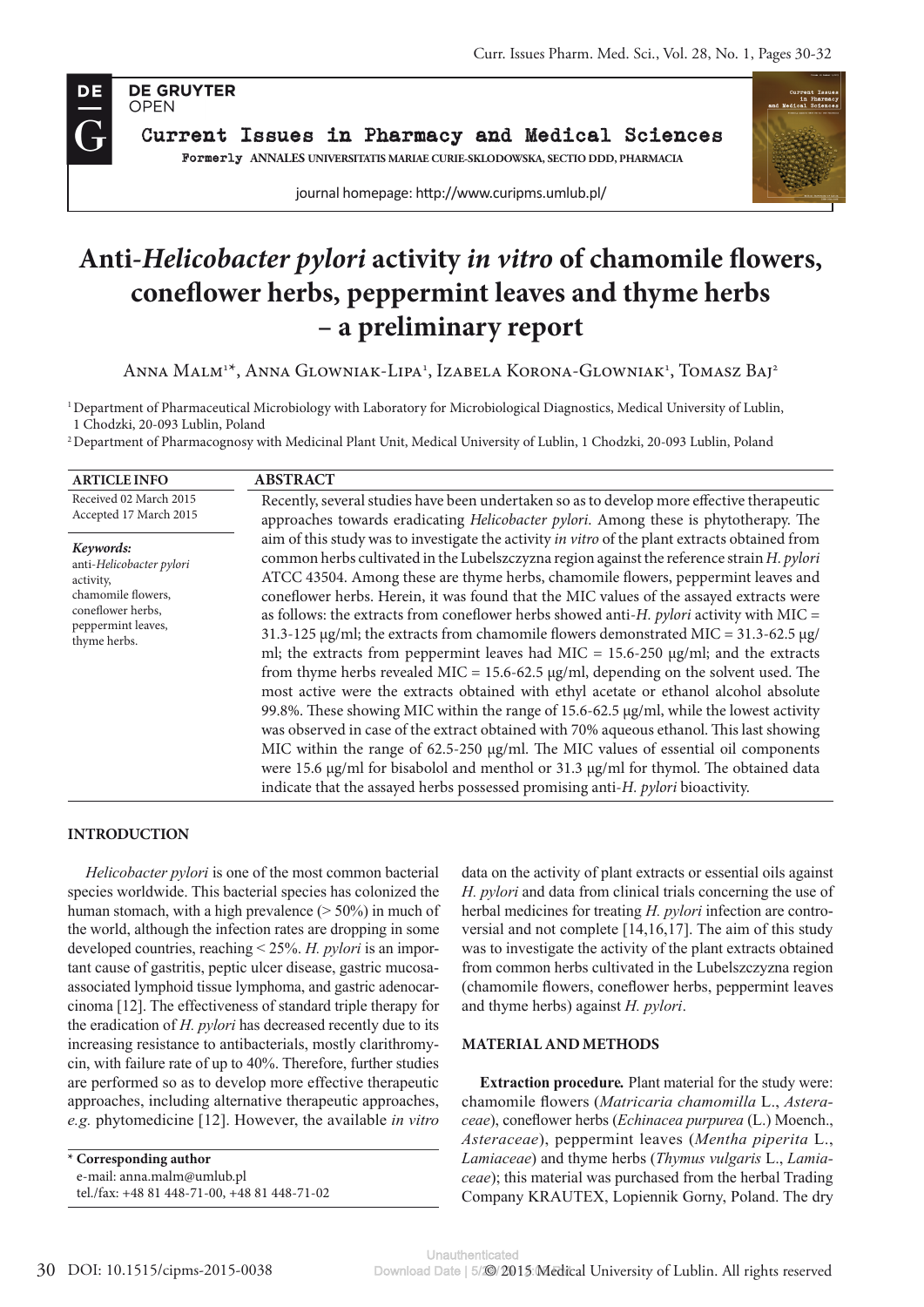material was first milled and sieved. The dry plants' medicinal components were then extracted by way of different solvents: ethanol alcohol absolute 99,8% (POCh, Gliwice, Poland), ethanol 96% (pure-basic, POCh Gliwice, Poland), 70% aqueous ethanol or ethyl acetate (ACS pure p.o., POCh Gliwice, Poland), at room temperature (about 25°C), by using the maceration method, for 48 h, in a 1:10 material/ solvent ratio. After extraction, the samples were filtered using standard filter paper. The solvents were subsequently evaporated by way of employing the rotary evaporator (IKA RV Basic, Germany) under reduced temperature below 50°C. The amorphous solid crude extracts were then tested for microbial properties. In the case of that treated by way of 70% aqueous ethanol solvent, samples were evaporated under reduced pressure, and the obtained residue was frozen in a vertical low temperature freezer (GLF, Germany) at -50°C and then lyophilized (Christ, Alpha 2-4 LD Plus, Germany).

**Antibacterial activity assay** *in vitro***.** The extracts obtained from coneflower herbs, chamomile flowers, peppermint leaves and thyme herbs were screened for activity towards *H. pylori* ATCC 43504 (the reference strain being obtained from the American Type Culture Collection), by way of the micro-dilution broth method, using Mueller-Hinton broth supplemented with lysed horse blood, allowing for the determination of the minimal inhibitory concentration (MIC) of the tested extracts. Serial two-fold dilutions were made in order to obtain final concentrations of the tested extracts, which ranged from 0.98 to 1000 μg/mL. The sterile 96-well polystyrene microtitrate plates (Nunc, Denmark) were prepared by dispensing 200 µl of appropriate dilution of the tested extract in broth medium per well. The inocula were prepared with fresh microbial cultures in sterile 0.85% NaCl to match the turbidity of 1.0 McFarland standard, and 2 µl were added to the wells to obtain a final density of  $3.0 \times$ 106 CFU (colony forming units)/ml. After incubation at 35°C for 72 h under microaerophilic conditions (5%  $O_2$ , 15%  $CO_2$ and  $80\% \text{ N}_2$ ), the MICs were assessed visually as the lowest concentration of the extracts showing complete growth inhibition of the reference strain. A positive control (containing inoculum without the tested extracts) and a negative control (containing the tested extracts without inoculum) were included on each microplate. Bisabolol alpha, menthol, and thymol (P.P.H. "Standard", Poland) were used as the reference substances. Minimal bactericidal concentration (MBC) was determined by subculturing  $100 \mu l$  of the microbial culture from each well that showed thorough growth inhibition, from the last positive and from the growth control, onto the plates of Mueller-Hinton agar supplemented with horse blood. The plates were incubated at 35° for 72 h under microaerophilic conditions, and the MBC was defined as the lowest concentration of the extracts without growth of microorganisms. The MBC/MIC ratios were calculated to determine the bactericidal or bacteriostatic effect of the assayed extracts. Of note, in our work, antibacterial agents are usually regarded as bactericidal if MBC/MIC is no more than four times the MIC [6]. Each experiment was repeated in triplicate. Representative data are presented.

#### **RESULTS**

The activity of the extracts from coneflower herbs, chamomile flowers, peppermint leaves and thyme herbs towards *H. pylori* ATCC 43504 was determined *in vitro* by way of employing the micro-dilution broth method, allowing for the determination of MIC. The extracts were obtained using solvents of different polarity. The obtained data are shown in Table 1. As seen in the table, the MIC values of the assayed plant extracts ranged from 15.6-250 μg/ml, depending on the plant material and solvent. The extracts from chamomile flowers showed activity against the reference strain of *H. pylori* with MIC =  $31.3-62.5$   $\mu$ g/ml, while the extracts from coneflower herbs showed MIC =  $31.3\n-125 \mu g/ml$ , the extracts from peppermint leaves had MIC =  $15.6 - 250$  $\mu$ g/ml,and the extracts from thyme herbs revealed MIC = 15.6-62.5 μg/ml. The most active were the plant extracts obtained either with ethyl acetate or ethanol (99.8%), both showing MIC within the range of  $15.6-62.5$   $\mu$ g/ml, while the lowest activity was observed in case of the extract obtained by way of ethanol (70%) – this showing MIC within the range of 62.5-250 μg/ml. Furthermore, the MIC values of essential oil components were 15.6 μg/ml for bisabolol and menthol or 31.3 μg/ml for thymol.

Table 1. The antimicrobial activity of the tested plant extracts towards *Helicobacter pylori* ATCC43504

| Extract (solvent)               | Plant material    | MIC.<br>$(\mu g/ml)$ | <b>MBC</b><br>$(\mu g/ml)$ | MBC/MIC<br>ratio         |
|---------------------------------|-------------------|----------------------|----------------------------|--------------------------|
| Extract no 1<br>(ethyl acetate) | coneflower herbs  | 62.5                 | 125                        | 2                        |
|                                 | chamomile flowers | 31.3                 | 125                        | 4                        |
|                                 | peppermint leaves | 15.6                 | 125                        | 8                        |
|                                 | thyme herbs       | 15.6                 | 125                        | 8                        |
| Extract no 2<br>(ethanol 99.8%) | coneflower herbs  | 31.3                 | 62.5                       | $\overline{2}$           |
|                                 | chamomile flowers | 62.5                 | 125                        | 2                        |
|                                 | peppermint leaves | 15.6                 | 125                        | 8                        |
|                                 | thyme herbs       | 31.3                 | 250                        | 8                        |
| Extract no 3<br>(ethanol 96%)   | coneflower herbs  | 62.5                 | 250                        | $\overline{4}$           |
|                                 | chamomile flowers | 62.5                 | 250                        | 4                        |
|                                 | peppermint leaves | 62.5                 | 250                        | 4                        |
|                                 | thyme herbs       | 31.3                 | 250                        | 8                        |
| Extract no 4<br>(ethanol 70%)   | coneflower herbs  | 125                  | 125                        | 1                        |
|                                 | chamomile flowers | 62.5                 | 250                        |                          |
|                                 | peppermint leaves | 250                  | 250                        | 1                        |
|                                 | thyme herbs       | 62.5                 | 125                        | $\overline{2}$           |
| Essential oil<br>constituents   | bisabolol         | 15.6                 | 31.3                       | $\overline{2}$           |
|                                 | menthol           | 15.6                 | 62.5                       | 4                        |
|                                 | thymol            | 31.3                 | 62.5                       | $\overline{\phantom{a}}$ |

As presented in Table 1, the MBC/MIC values of the plant extracts  $\leq$  4 suggested their bactericidal activity against *H. pylori* ATCC 43504, while the MBC/MIC values of the extracts > 4 demonstrated their bacteriostatic activity. By way of reference, the essential oil components studied, *i.e.* bisabolol, menthol and thymol, showed bactericidal activity against the reference strain of *H. pylori,* with MBC/ MIC values  $\leq$  4.

### **DISCUSSION**

Numerous plant species have been utilized as traditional medicine (phytotherapy) in many parts of the world, for thousands of years. The employed medicinal plants contain a lot of biologically active compounds, *e.g.* essential oils, and may display potential antimicrobial properties [2,3,8,13]. Indeed, phytotherapy has been used for centuries to treat various gastrointestinal tract disorders. The gastroprotective effects of herbs are multidirectional, including anti-*H. pylori*